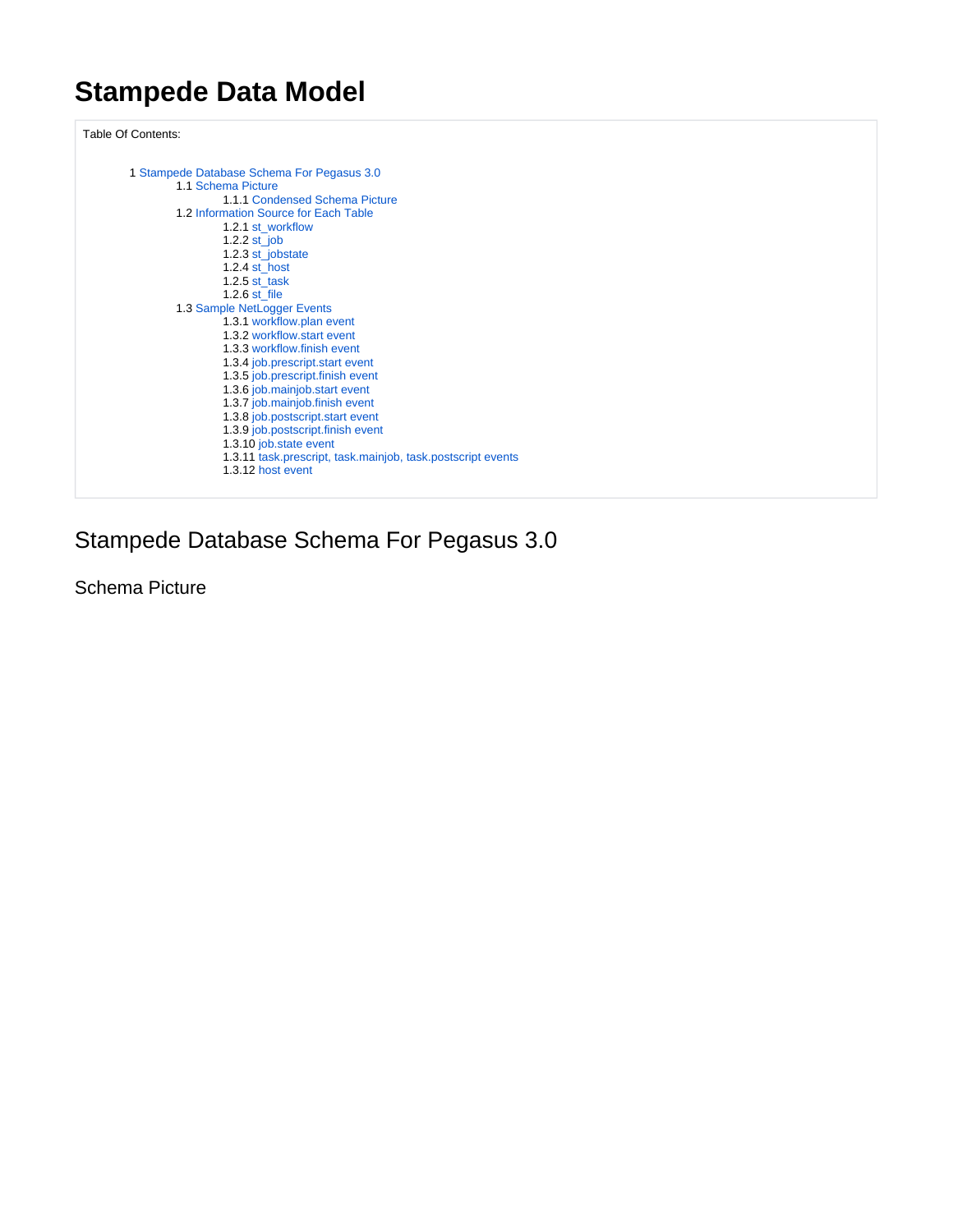

[Download Mysql EER Workbench File](https://confluence.pegasus.isi.edu/download/attachments/4456566/stampede-schema-oct-18-2010.mwb?version=1&modificationDate=1287410012000&api=v2)

[Download SQLite schema file](https://confluence.pegasus.isi.edu/download/attachments/4456566/stampede.sqlite-oct-18-2010.sql?version=1&modificationDate=1287409972000&api=v2)

<span id="page-1-0"></span>**Condensed Schema Picture**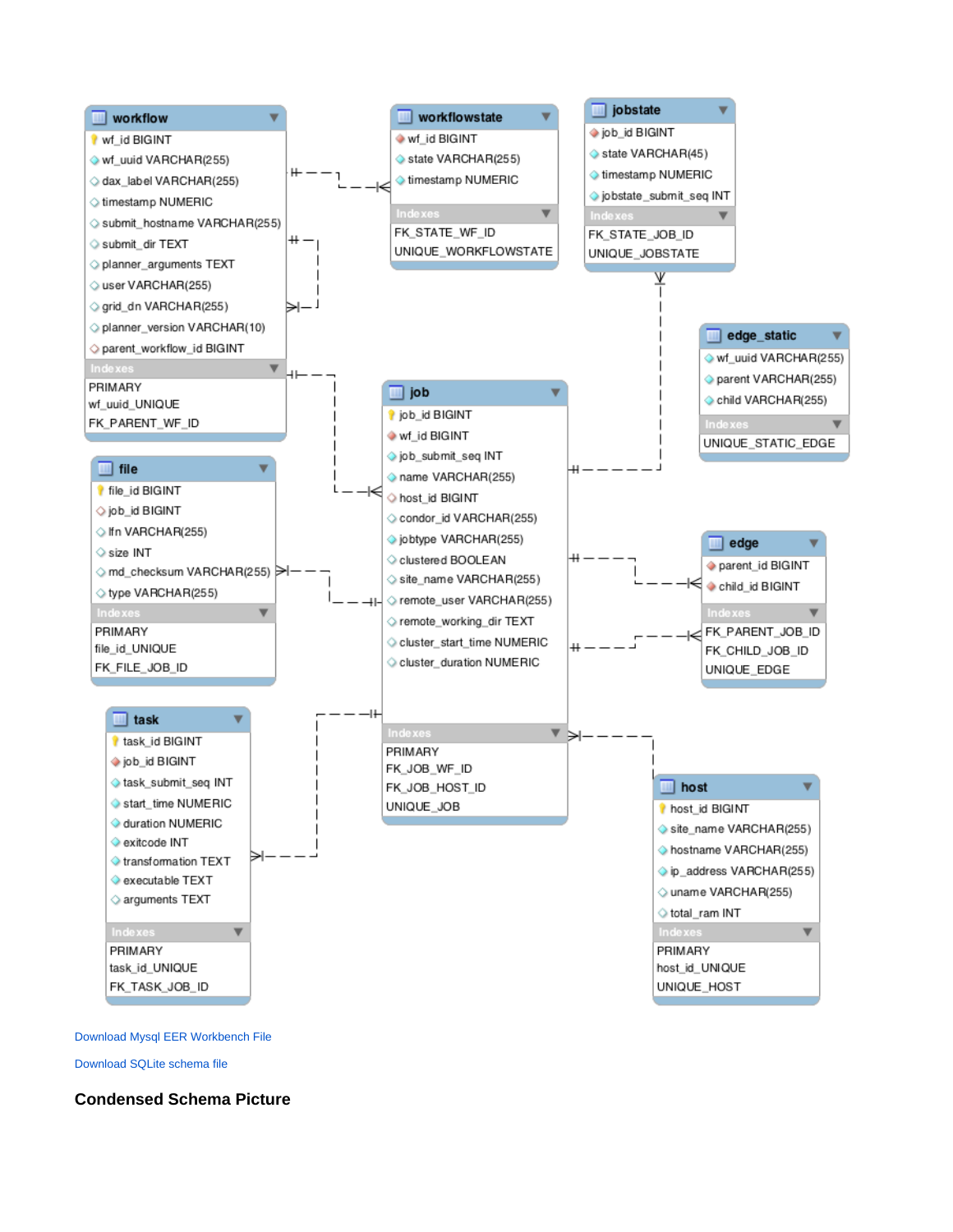

The entries that make up a primary key are in Bold. Foreign Keys are in italics

[Download Omni Graffle File](https://confluence.pegasus.isi.edu/download/attachments/4456566/stampede-schema-condensed-oct-18-2010.graffle?version=1&modificationDate=1296147965000&api=v2)

# <span id="page-2-0"></span>**Information Source for Each Table**

# <span id="page-2-1"></span>st\_workflow

==> Information comes from braindump.txt file

wf\_uuid = generated by pegasus-plan (currently missing) dax\_label = label timestamp = pegasus\_wf\_time submit\_hostname = (currently missing) submit\_dir = run planner\_arguments = (currently missing)  $user = (currently missing)$ grid\_dn = (currently missing) planner version = pegasus version parent\_workflow\_id = wf\_id of parent workflow

# <span id="page-2-2"></span>st\_job

==> Information comes mainly from kickstart output file, but also from dagman.out file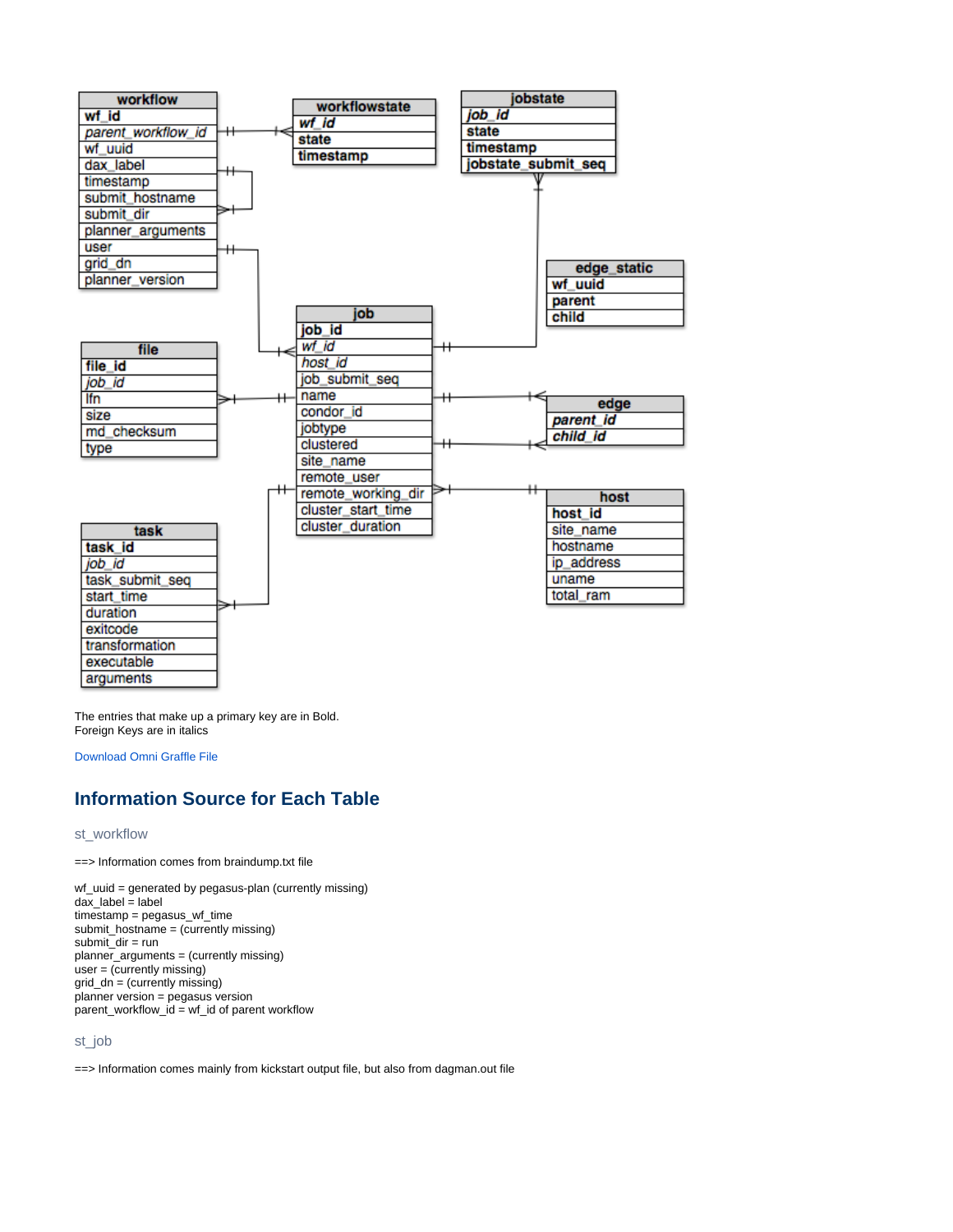job\_id = autogenerated job\_submit\_seq = integer <generated by tailstatd, and guaranteed to be unique within a workflow> host\_id = <hostname from invocation element> name = <jobname from dagman.out file> condor id in <condor id from dagman.out file> jobtype = <from .sub file pegasus\_job\_class> clustered = boolean (true if jobname begins with merged\_) site\_name = <resource from invocation element> remote\_user = <user from invocation element> remote\_working\_dir = <cwd element> cjob\_start\_time = (only for clustered job, struct entry of .out file, start) cduration = (only for clustered job, struct entry of .out file, duration)

# <span id="page-3-0"></span>st\_jobstate

==> Same information that currently goes into jobstate.log file, obtained from dagman.out file

job\_id = from st\_job table (autogenerated) state = from dagman.out file (3rd column of jobstate.log file) timestamp = from dagman,out file (1st column of jobstate.log file)

#### <span id="page-3-1"></span>st\_host

==> Information from kickstart output file

site\_name = <resource, from invocation element> hostname = <hostname, from invocation element> ip address = <hostaddr, from invocation element> uname = <combined (system, release, machine) from machine element> total\_ram = <ram\_total from machine element>

==> Note that old kickstart records may not have a machine element, need to handle it gracefully

#### <span id="page-3-2"></span>st\_task

==> Information comes from kickstart output file

task  $id = autoqenerate$  here job\_id = from st\_job, autogenerated start\_time = <start from mainjob element> duration = <duration, from mainjob element> exitcode = <regular exitcode, from status element> transformation = <transformation from invocation element> arguments = <argument vector, joined by single space>

### <span id="page-3-3"></span>st\_file

==> Information will come from kickstart output file

# <span id="page-3-4"></span>Sample NetLogger Events

As tailstatd parses the dagman.out file, it will generate NetLogger events that can be used to populate a database using the Stampede schema. All events have the "stampede." prefix. Here are examples for each of these events:

#### <span id="page-3-5"></span>**workflow.plan event**

ts=2009-02-21T00:09:12.000000Z event=stampede.workflow.plan level=Info wf.id=8bae72f2-31b9-45f4-bdd3-ce8032081a28 submit\_dir=/home/fabio /testing/dags/vahi/pegasus/montage/run0004 dax\_label=montage planner\_version=2.3.0cvs

This event is generated when tailstatd parses braindump.txt. The wf.id field is generated by Pegasus and is guaranteed to be unique. The ts field contains the timestamp the workflow was planned.

#### <span id="page-3-6"></span>**workflow.start event**

ts=2010-02-20T23:09:13.000000Z event=stampede.workflow.start level=Info wf.id=8bae72f2-31b9-45f4-bdd3-ce8032081a28

This event is generated by tailstatd when it detects that DAGMan has started. The ts field contains the timestamp DAGMan started.

# <span id="page-3-7"></span>**workflow.finish event**

ts=2010-02-20T23:25:28.000000Z event=stampede.workflow.finish level=Info wf.id=8bae72f2-31b9-45f4-bdd3-ce8032081a28

<span id="page-3-8"></span>This event is generated by tailstatd when it detects that DAGMan has finished. The ts field contains the timestamp DAGMan ended.